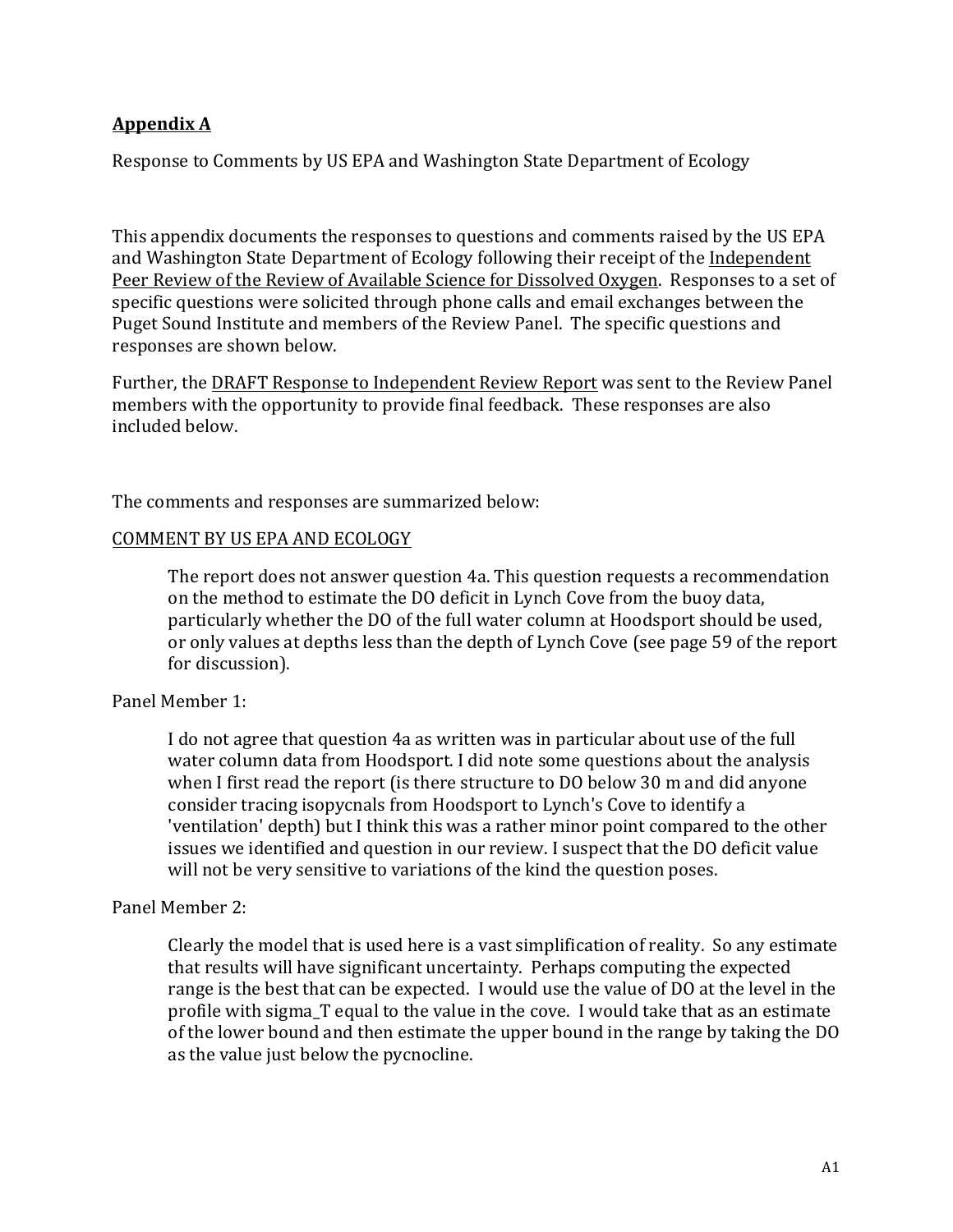# Summary of Conversation with Panel Member 3:

Regarding the note on question  $4a$  – the Review Panel member reiterated the written comment that is important to consider the density structure when evaluating the transport of deep water from Hoodsport into Lynch Cove. Neither choosing the entire water column at Hoodsport nor simply choosing a depth at Hoodsport that corresponds to the depth at Lynch Cove are recommended approaches. One could follow the isopycnal surfaces from near the top and bottom of the deep water layer in Lynch Cove out toward Hoodsport and use that to define the appropriate water column. Recommended not using instantaneous values but appropriate seasonal averages.

# COMMENT BY US EPA AND ECOLOGY

Assuming the vertical nitrogen flux methodology is corrected with a 2-layer Knudsen analysis as recommended earlier by the reviewers, the next question is this: At what depth in the water column should the vertical flux be estimated for use in the proportional DO impact equation (see Figure 18 and pages  $46-47$  for differing perspectives and assumptions)? Devol et al (2011) estimates the flux to the pycnocline depth (which is in the middle of the euphotic zone). This vertical flux is reduced by algae uptake below that depth. Brett (2011) estimates the total flux to the euphotic zone, which extends deeper than the pycnocline. We outline the reasons for this difference in approach on pages 46-47. The question for reviewers is: What choice is preferred for the purpose of estimating the DO impact with the proportional calculation?

## Panel Member 1:

As we noted in response to question 3 the nitrogen flux estimates need to be revised, and in particular, attention must be paid to the position of the zero iostach (not pycnocline, though they may be at similar depths. but this hasn't been demonstrated). I don't recall a firm decision on which formulation was best, in part because both had identifiable problems. I tend to think the utilizing the full photic zone makes more sense as a control volume in which to assess the relative N contributions, mainly because the rationale for excluding the portion of the photic zone below the pyncocline (aka zero isotach) is unclear.

## Panel Member 2:

Our central objection to the Devol approach was that it was inconsistent with the implied (prescibed) pattern of horizontal exchange and, consequently, the salt budget. I would suggest the Brett approach as a superior choice and assume that it would yield an upper bound. The lower bound could be estimated by estimating the fraction utilized in the layer between the 99% light level and the pycnocline. I understand that the second step might be difficult because of adaptation to low light